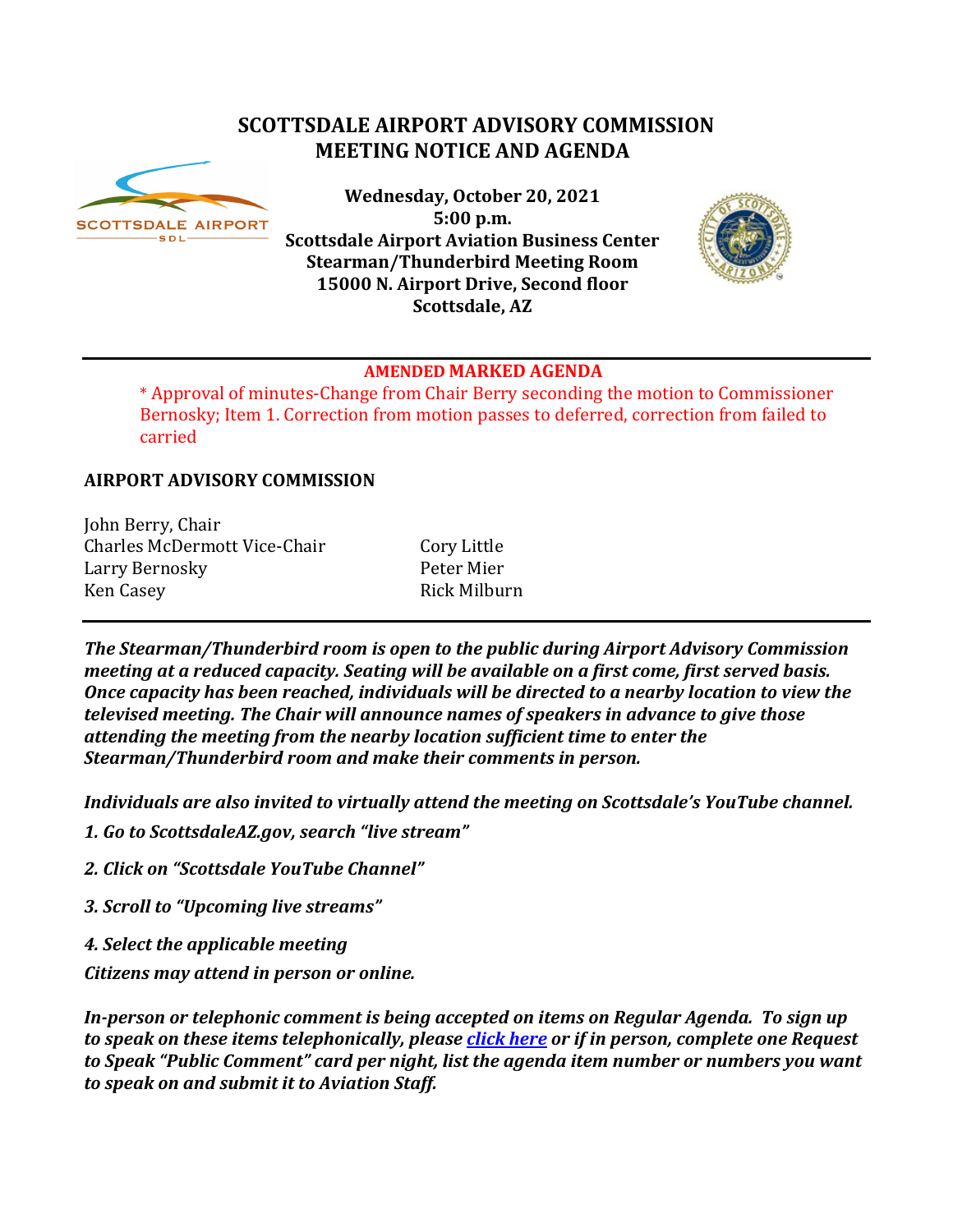*Citizens may also speak on items that are within the Commission's jurisdiction but are not on the agenda, during Public Comment. There will be a total of 15 minutes at the beginning and 15 minutes at the end of the meeting dedicated to comment on non-agendized items. To sign up to speak in person or telephonically on a non-agendized item that is within the Commission's jurisdiction, please [click here](https://www.scottsdaleaz.gov/boards/airport-advisory-commission/spoken-comment) or if in person, complete one Request to Speak "Public Comment" card per night and submit to Aviation Staff.*

*Online Request to Speak forms for Regular and Non-Agendized items must be submitted no later than 90 minutes before the start of the meeting and you must indicate whether you will be addressing the Commission in person or telephonically. Written comments on any of the items on the agenda that are being submitted electronically at least 90 minutes before the meeting will be emailed to the Commission prior to the meeting. A written public comment may be submitted electronically by [clicking here.](https://www.scottsdaleaz.gov/boards/airport-advisory-commission/public-comment)*

**Call to Order –** 5:00 P.M.

## **Roll Call –** (COMMISSIONER KEN CASEY TELEPHONICALLY)

## **Pledge of Allegiance**

## **Aviation Director's Report**

The public body may not propose, discuss, deliberate or take legal action on any matter in the summary unless the specific matter is properly noticed for legal action.

AVIATION DIRECTOR, GARY MASCARO, STATED THAT FALL IS HERE AND THE AIRPORT IS GETTING VERY BUSY WITH LOTS OF OPERATIONS OCCURRING. DIRECTOR MASCARO STATED THAT STAFF ATTENDED THE NATIONAL AVIATION BUSINESS ASSOCATION CONVENTION LAST WEEK. SARAH WOULD GIVE A QUICK OVERVIEW AT THE MEETING AND A MORE DETAILED REPORT WOULD BE GIVEN AT THE NOVEMBER MEETING. HE EXPLAINED THAT THE AIRPORT IS REALLY CLOSE TO OPENING UP THE NEW BOX HANGARS, THERE IS ONE MINOR ISSUE THAT SHOULD BE RESOLVED EARLY THE FOLLOWING WEEK AND THEN TENANTS WILL TAKE POSSESSION.

#### **\*Approval of Minutes**

COMMISSIONER MIER MADE A MOTION TO APPROVE THE REGULAR MEETING MINUTES OF SEPTEMBER 15, 2021 AS PRESENTED. COMMISSIONER BERNOSKY SECONDED THE MOTION, WHICH CARRIED 7/0 WITH CHAIR BERRY, VICE CHAIR MCDERMOTT, COMMISSIONERS BERNOSKY, CASEY, LITTLE, MIER AND MILBURN VOTING IN THE AFFIRMATIVE WITH NO DISSENTING VOTES.

#### **Public Comment -**NONE

Public Comment time is reserved for citizens to comment on non-agendized items that are within the Commission's jurisdiction. No official Commission action can be taken on these items. Speakers may address the Commission once under Public Comment at the beginning or the end of the meeting, but not both. Public Comment is limited to a total of 15 minutes at the beginning and 15 minutes at the end of the meeting. Speakers are limited to three minutes to address the Commission during "Public Comment."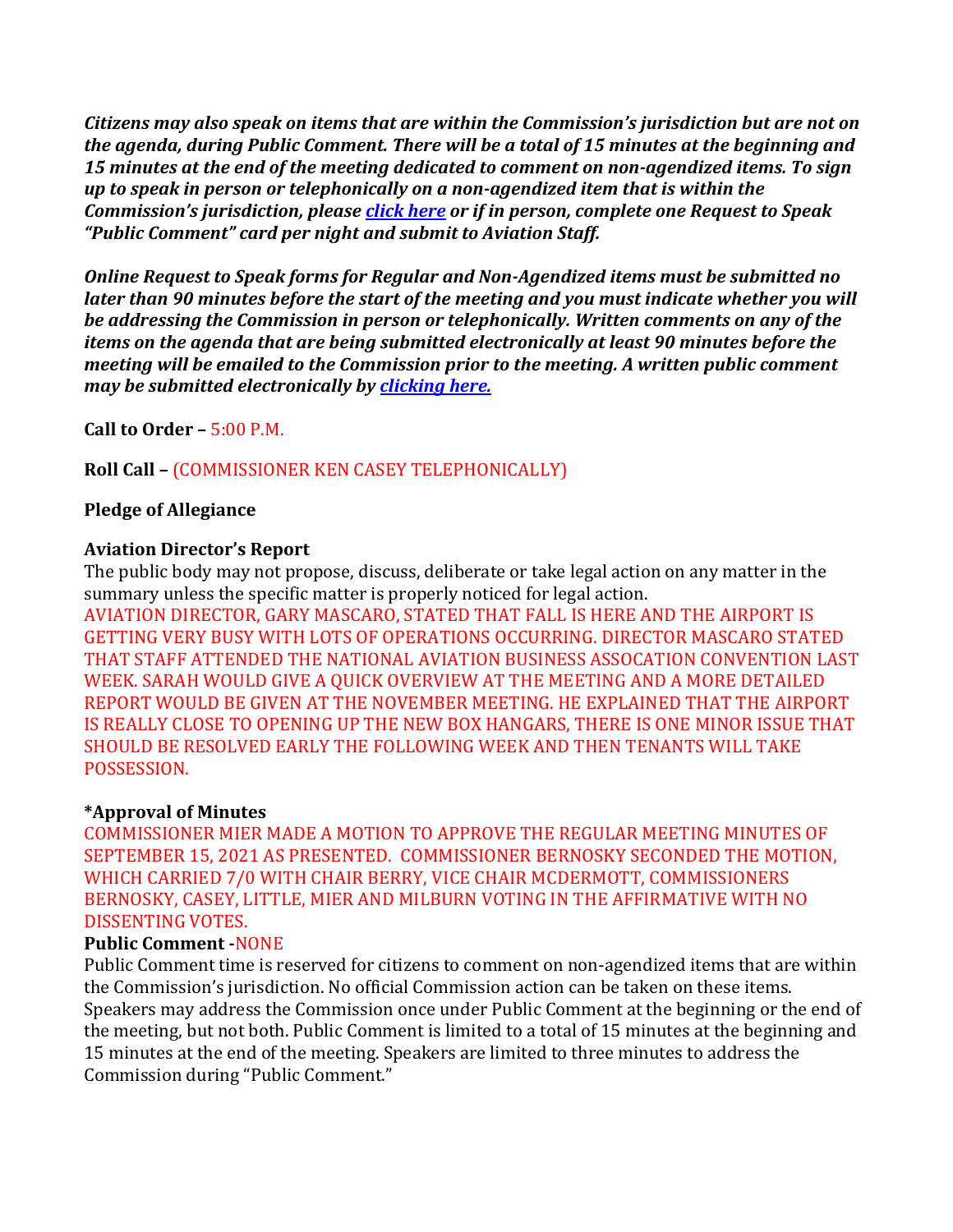## **REGULAR AGENDA ITEMS 1-9**

**How the Regular Agenda Works:** The Commission takes a separate action on each item on the Regular Agenda.

- 1. \*Discussion and Possible Action regarding application for Airport Aeronautical Business Permits for H5 Productions, Inc. dba H5 Helicopters to conduct helicopter specialized commercial flying services at the Scottsdale Airpark. Staff contact: Carmen Williams, Aviation Finance & Administration Manager, 480-312-8475, [cawilliams@scottsdaleaz.gov](mailto:cawilliams@scottsdaleaz.gov) COMMISSIONER BERNOSKY MADE A MOTION TO DEFER APPROVAL OF THE AERONAUTICAL BUSINESS PERMITS FOR H5 PRODUCTIONS, INC., DBA H5 HELICOPTERS, TO CONDUCT HELICOPTER SPECIALIZED COMMERCIAL FLYING SERVICES AT THE SCOTTSDALE AIRPORT UNTIL A COMPANY REPRESENTATIVE IS PRESENT TO ANSWER QUESTIONS. VICE CHAIR MCDERMOTT SECONDED THE MOTION, WHICH CARRIED 5/2 WITH CHAIR BERRY, VICE CHAIR MCDERMOTT, COMMISSIONERS BERNOSKY, LITTLE, MIER AND VOTING IN THE AFFIRMATIVE WITH AND COMMISSIONERS CASEY AND MILBURN DISSENTING.
- 2. Annual Update from Arizona Business Aviation Association Contact: Douglas Young, President of AZBAA, 480-998-8989, dv@pinnacleaviation.com
- 3. Discussion an input regarding Airport and Airpark Aeronautical Business Permit Additions, Revocations and Cancellations. Staff contact: Carmen Williams, Aviation Administration & Finance Manager, 480-312-8475, [cawilliams@scottsdaleaz.gov](mailto:cawilliams@scottsdaleaz.gov)
- 4. Discussion and input regarding Monthly Operations Report. Staff contact: Chris Read, Assistant Aviation Director-Operations, 480-312-2674, [cread@scottsdaleaz.gov](mailto:cread@scottsdaleaz.gov)
- 5. Discussion and input regarding Financial Report for August. Staff contact: Carmen Williams, Aviation Finance & Administration Manager, 480-312-8475, [cawilliams@scottsdaleaz.gov](mailto:cawilliams@scottsdaleaz.gov)
- 6. Discussion and input regarding Quarterly Noise Complaint Summary Report. Staff contact: Sarah Ferrara, Aviation Planning & Outreach Coordinator, 480-312-8482, [sferrara@scottsdaleaz.gov](mailto:sferrara@scottsdaleaz.gov)
- 7. Discussion and input regarding Public Outreach Programs and Planning Projects. Staff contact: Sarah Ferrara, Aviation Planning & Outreach Coordinator, 480-312-8482, [sferrara@scottsdaleaz.gov](mailto:sferrara@scottsdaleaz.gov)
- 8. Administrative report from the Aviation Director, or designee, regarding the status of pending aviation-related items. Staff contact: Gary P. Mascaro, Aviation Director, 480-312-7735, [gmascaro@scottsdaleaz.gov](mailto:gmascaro@scottsdaleaz.gov)
- 9. Discussion and possible action to modify the Airport Advisory Commission Meeting